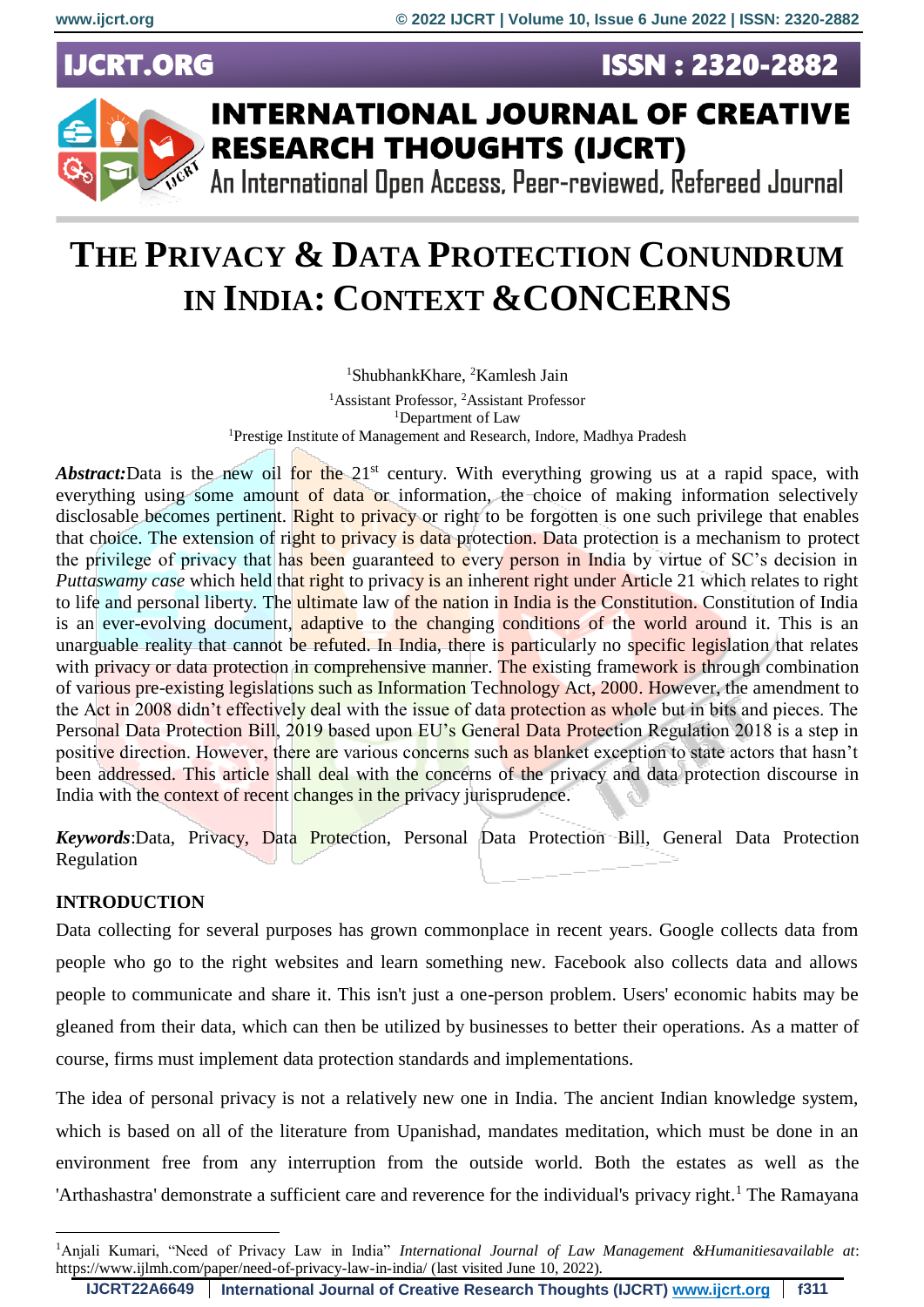<u>.</u>

as well as other great literatures grow in a specific way, and one of those ways is how they describe the usage of curtains. Everyone has a private existence, which they should keep to themselves since others would think they are insane if they share it.

The ultimate law of the nation in India is the Constitution. Constitution of India is an ever-evolving document, adaptive to the changing conditions of the world around it. This is an unarguable reality that cannot be refuted.

In addition to a number of other basic rights, it acknowledges the privacy rights to be inherent of the many rights that fall within the purview of Article 21. Pursuant to Article 21, *"no individual shall be deprived of his life and personal liberty except according to the method prescribed by law,"* which means that no one may be killed or have their freedom taken away without following the rules. Since the right to privacy is connected to an individual's life and liberty, Article 21 guarantees protection for this fundamental human right. $^{2}$ 

Article 21 of the Constitution guarantees a person's privacy right, also known as the right to be left alone, according to a decision made by the Supreme Court in the case *R. Rajagopal v. State of Tamil Nadu<sup>3</sup>*, famously called the "Auto Shanker Case." In this case, the SC made it clear that this right exists. The privacy of an individual, their family, their education, their marriage, their children, and their unborn children is one of the many privileges that are given to a person.<sup>4</sup>

The idea of data protection is the most important aspect that is coextensively associated with the Right to Privacy. This relationship is extensive.<sup>5</sup> Since, in the modern day, a person is more likely to be found on the internet, in social media, and in cyberspace than even in his actual presence or rather existence, the relevance of data protection has become more significant and necessary. According to a Research, the advancement of legislation will be based solely on *Artificial Intelligence* (AI), which will bring more new obstacles and obstructions in the way of the Right to Privacy and Data Protection in India as well as the rest of the world, which will have a significant impact on the future of technology<sup>6</sup>. For example, the "*Digital Footprint*" of any moment is the precise reproduction of a person on the servers that may be retrieved from a backup for the purpose of law enforcement investigations.<sup>7</sup> We can see how technology can invade on your privacy and produce errors in your life.

Recently, the *Narcotics Control Bureau* (NCB) has been investigating many Indian celebrities on drug charges after retrieving their old deleted communications dating back three years. Nonetheless, since it was done by the Investigating Authorities, it was lawful; however, in all other situations, save for the voluntary

<sup>2</sup>SonamRawat, "Revisiting Right to Privacy in Indian context" *International Journal of Law Management &Humanitiesavailable at*: https://www.ijlmh.com/paper/revisiting-right-to-privacy-in-indian-context/ (last visited June 10, 2022). <sup>3</sup>1994 SCC (6) 632

<sup>4</sup>Vijay P Dalmia, "Data Protection Laws In India - Everything You Must Know - Data Protection - India" *Mondaq.com*, 2017*available at*: https://www.mondaq.com/india/data-protection/655034/data-protection-laws-in-india--everything-you-mustknow (last visited June 10, 2022).

<sup>5</sup>Shiv Shankar Singh, "PRIVACY AND DATA PROTECTION IN INDIA: A CRITICAL ASSESSMENT," 53 *Journal of the Indian Law Institute* 663–77 (2011).

<sup>6</sup>Atul Singh, "DATA PROTECTION: INDIA IN THE INFORMATION AGE," 59 *Journal of the Indian Law Institute* 78–101 (2017). 7 *Ibid.*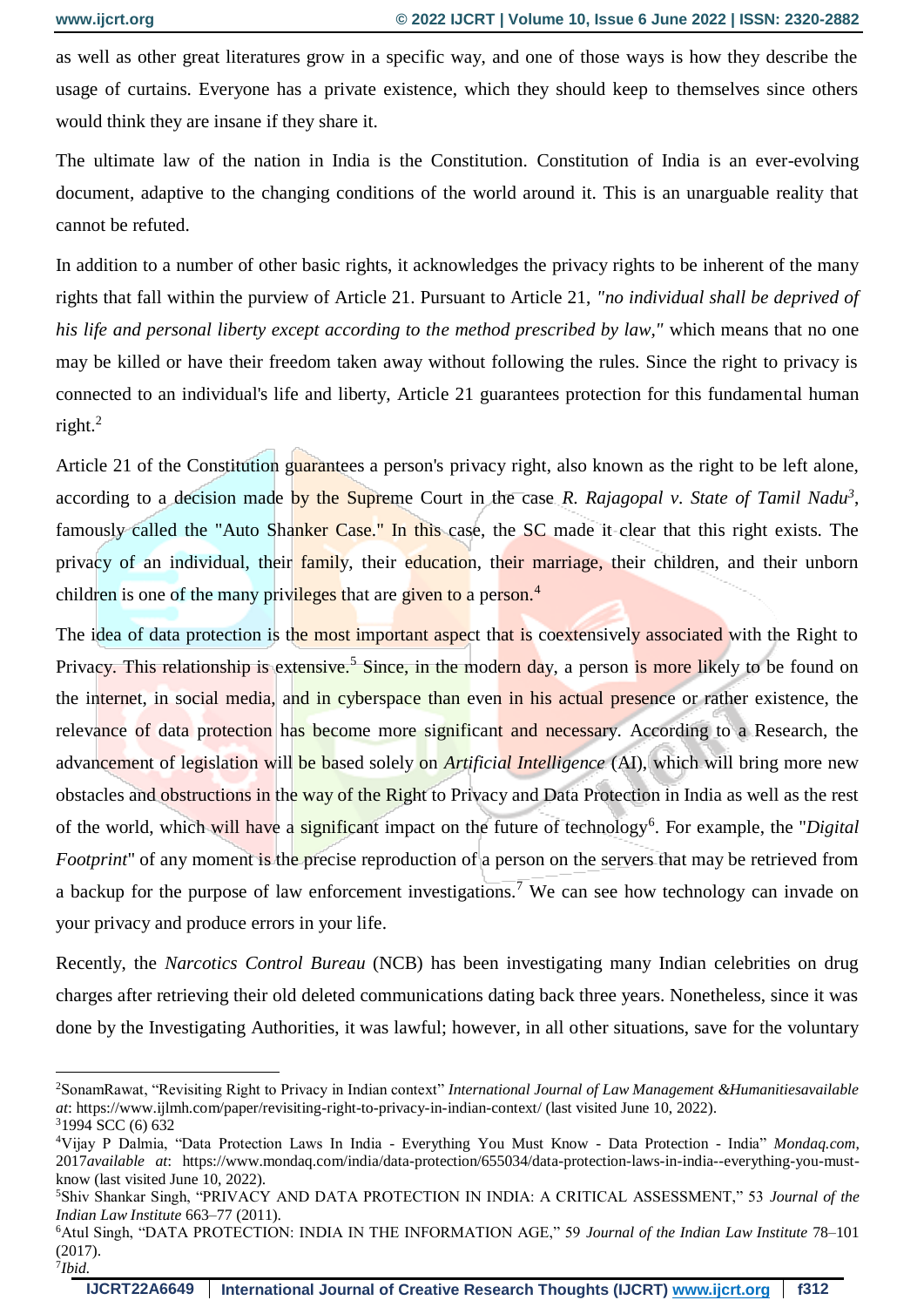agreement, such an act amount to contravention of privacy right of a person, which from the year 2017 is considered as a fundamental right and is guaranteed by Constitution of India under Article 21.

#### **I. JOURNEY OF PRIVACY RIGHTS**

The ultimate law of the nation in India is the Constitution. Constitution of India is an everevolvingdocument, and adaptive towards conditions of the world around it. This is an unarguable reality that cannot be refuted.

In addition to a number of other fundamental rights, it acknowledges privacy right as among the various rights that falls within the purview of Article 21. Pursuant to Article 21, "no individual shall be deprived of his life and personal liberty except according to the method prescribed by law," which means that no one may be killed or have their freedom taken away without following the rules. Since the privacy right is part and parcel of individual's life and liberty, Article 21 guarantees protection for this fundamental human right.

Article 21 encapsulates privacy rights, also known as the right to be left alone, according to a decision made by the Supreme Court in the case *R. Rajagopal v. State of Tamil Nadu<sup>8</sup>* , also known as the *"Auto Shanker Case.*" In this case, the **SC** made it clear that this right exists. The privacy of an individual, their family, their education, their marriage, their children, and their unborn children is one of the many facets of Article 21<sup>9</sup>.

Further, SC in*State of Maharashtra v. Madhulkar Narain<sup>10</sup>*, decided that a lady has the same access to the right to private as any other person, and that no one has the right to breach her privacy.

Article 21 of the Constitution protects citizens' rights to life and liberty, including their right to privacy, and the government should not use this power unless there is a public interest, emergency, or danger to the public<sup>11</sup>, according to the SC's decision in *People's Union for Civil Liberties v. Union of India*<sup>12</sup>, which is also called "Phone Tapping Case." In this case, the court held that telephone tapping is a serious infringement of right to privacy. The Indian Telegraph Act of 1885 and the Information Technology Act of 2000 both give the government the authority to conduct surveillance activities under certain conditions. Those criteria must be in the best interests of India's *"sovereignty and integrity, the security of the state, good relations with foreign countries, public order, or the prevention of encouraging someone to commit a crime"*. These arguments are founded on the Constitution of India's provision of reasonable limits to freedom of expression, which may be found in the document.<sup>13</sup>

<sup>&</sup>lt;u>.</u> 8

<sup>9</sup>YashrajBais, "Privacy and Data Protection in India: An Analysis" *International Journal of Law Management &Humanitiesavailable at*: https://www.ijlmh.com/paper/privacy-and-data-protection-in-india-an-analysis/ (last visited June 10, 2022).

<sup>10</sup> AIR 1991 SC 207

<sup>11</sup>NiveditaBaraily, "An Analysis of Data Protection and Privacy Laws in India" *International Journal of Law Management & Humanities*, 2021*available at*: https://www.ijlmh.com/an-analysis-of-data-protection-and-privacy-laws-in-india/ (last visited June 10, 2022).

<sup>&</sup>lt;sup>12</sup> AIR 1997 SC 568

<sup>13</sup>Abraham, "Data Privacy: Finding the Right Balance Between Data Personalisation and Consumer Privacy" *International Journal of Law Management &Humanitiesavailable at*: https://www.ijlmh.com/paper/data-privacy-finding-the-right-balancebetween-data-personalisation-and-consumer-privacy/ (last visited June 10, 2022).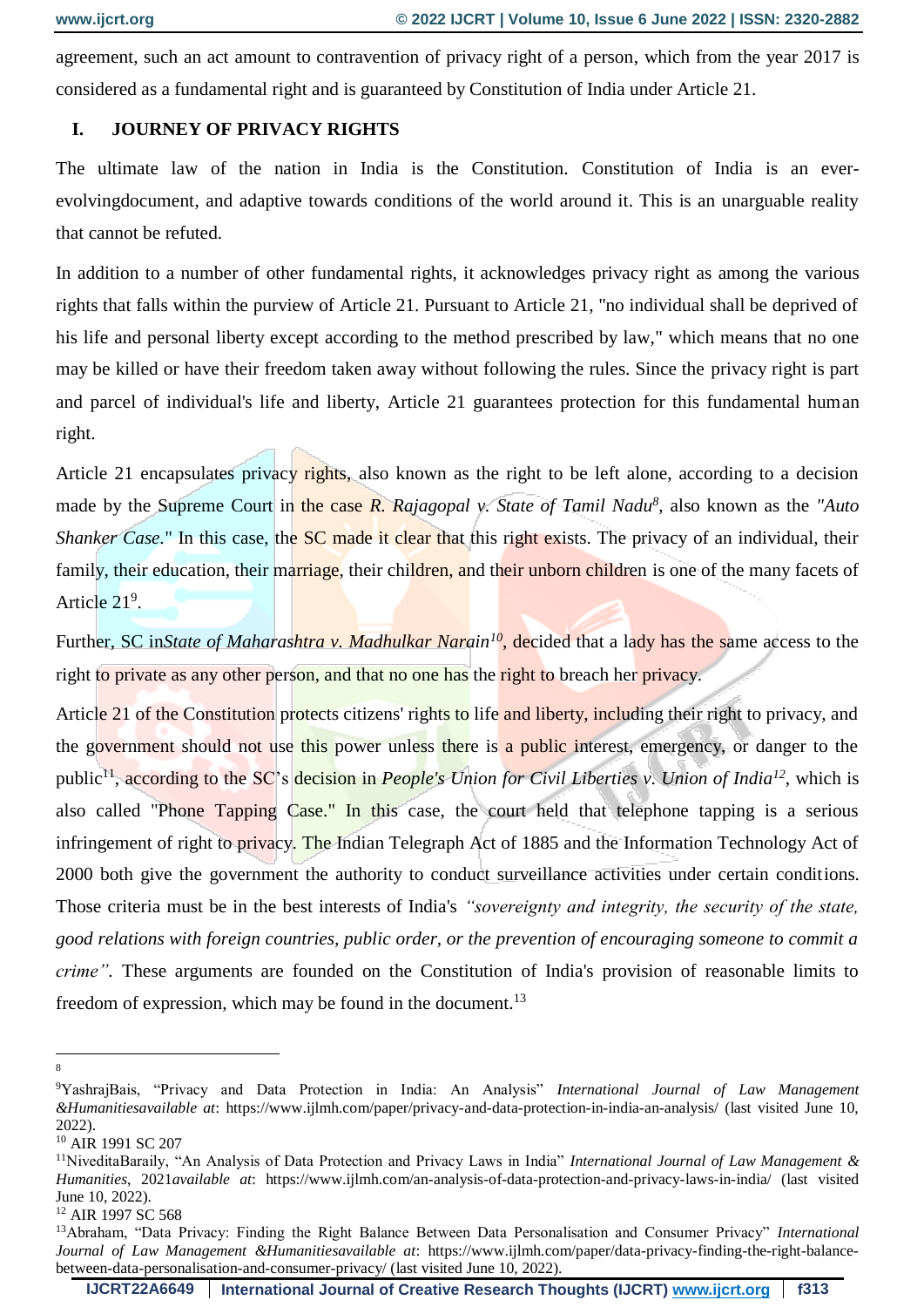It was noted by the SC in *R.M. Malkani v. State of Maharashtra<sup>14</sup>* that the court would not accept measures for the protection of citizens being jeopardized by allowing the police to continue in an illegal or irregular way<sup>15</sup>. Tapping someone's phone is ainfringement of their privacy right as well as their freedom of speech and expression. In addition, the government is not permitted to place prior restraints on the dissemination of defamatory information pertaining to its officials; if it were to do so, it would be in contravention of Articles 21 as well as  $19(1)(a)$  of the Constitution<sup>16</sup>.

In the year 2017, the right to privacy was finally acknowledged as a basic human right. Previously, this did not occur.

The landmark decision made by the SC in the case of *Justice K. S. Puttaswamy (Retd.) and Another.* v. *Union of India<sup>17</sup>* and others establishes that the privacy right is inherentunder Articles 14, 19, and 21 of the Constitution of India.<sup>18</sup> This decision has been hailed as a constitutional victory. Because of technology advancements, it was argued that the state and non-state organisations may both be held liable for violating people's privacy when it comes to protecting it<sup>19</sup>. However, like other fundamental rights, it is not absolute in nature, and any violation of that right by governmental or non-governmental organization must pass the *"triple test of legitimate goal, proportionality"*, and legality laid down in *Maneka Gandhi* v*. Union of India*<sup>20</sup>. This is true whether the **actor** in question is the state or not.

#### **II. PRE-EXISTING SAFEGUARDS**

There is no comprehensive legislation in India that addresses issues relating to the safeguard of personal information and privacy. In point of fact, a significant portion of its foundation consists of the laws and regulations that are already in place. These industry regulations are a linked part of that IT Act, 2000, and they thus supply the rules that regulate the gathering procedure, the use of such personally identifiable information as well as sensitive classified info or the date by the firms' organizations inside India.<sup>21</sup> The government is now working to oversee the establishment of certain extensive regulations that will assist monitor privacy and data protection.

There are a number of other essential statutory provisions that concentrate on and govern the preservation of personal privacy and the supply of personal data. There are several rules and regulations in place in India to ensure data privacy and security, which are separate from the constitution<sup>22</sup>.

1

<sup>14</sup>1973 SCC (1) 471

<sup>15</sup>B Madhana, "A Study on Law Relating to Data Protection in India" *International Journal of Law Management &Humanitiesavailable at*: https://www.ijlmh.com/paper/a-study-on-law-relating-to-data-protection-in-india/ (last visited June 10, 2022).

<sup>16</sup>*Ibid.*

 $17(2017)$  10 SCC 1

<sup>18</sup>"A study on Right to Privacy in light of K.S. Puttaswamy v Union of India," *International Journal of Law Management &Humanitiesavailable at*: https://www.ijlmh.com/paper/a-study-on-right-to-privacy-in-light-of-k-s-puttaswamy-v-union-ofindia/ (last visited June 10, 2022).

<sup>19</sup>*Ibid.*

<sup>20</sup>AIR 1978 SC 597

<sup>21</sup>Vidhi Agarwal, "Privacy and data protection laws in India," 5 *International Journal of Liability and Scientific Enquiry* 205–12 (2012).

<sup>&</sup>lt;sup>22</sup>Sheshadri Chatterjee, "Is data privacy a fundamental right in India?: An analysis and recommendations from policy and legal perspective," 61 *International Journal of Law and Management* 170–90 (2019).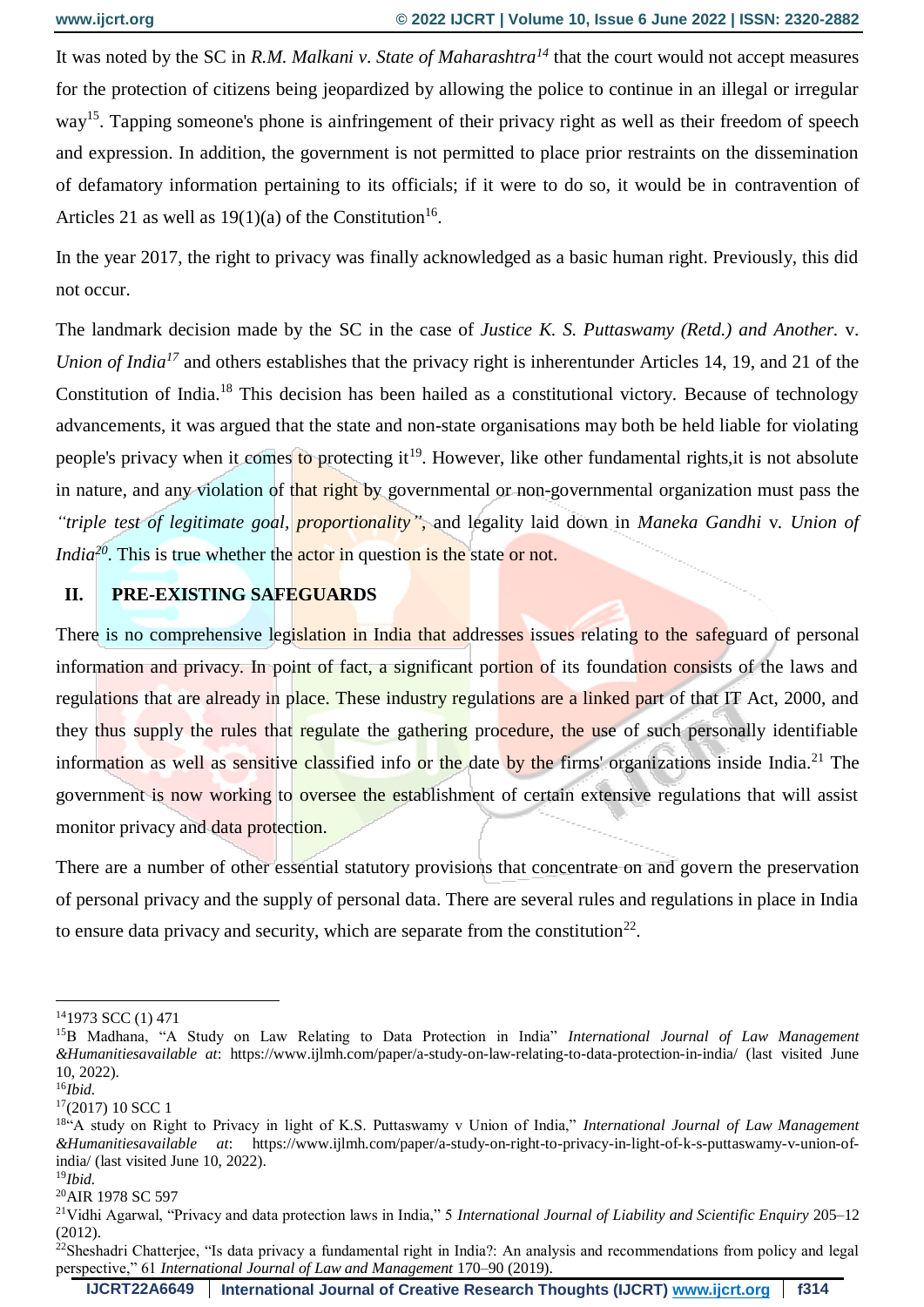VOR

In the event of improper disclosure and abuse of personal data, as well as the breach of contractual obligations in regard to personal data, the Information Technology Act of 2000 addresses the problems that are related to the reimbursement of civil redress as well as the imposition of criminal penalty.

An organization may be held accountable for damages under Section 43A of the IT Act, 2000 if it is negligent in establishing but also implementing sufficient protection requirements, ending in the wrongful loss or gain of any individual who has been harmed by the negligence. In these kinds of situations, it is essential to keep in mind that the amount of compensation that may be demanded from the responsible party is not subject to any kind of predetermined cap.

Credit card numbers and health records are examples of sensitive personal information that cannot be profitably exploited by corporations who handle it. If a service provider reveals personally attributable info in unauthorized manner or in breach of an agreement, they are susceptible to criminal punishment under Section 72-A of IT Act, 2000.

A notification on the *"Information Technology (Reasonable Security Practices and Procedures and Sensitive Personal Data or Information) Rules, 2011 (hereinafter Rules)"* has been issued by the government. The Rules exclusively address the notion to protect sensitive personal data<sup>23</sup> or certain data of a person, which comprises the kind of personally identifiable information that consists of information pertaining to: -

Information pertaining to one's financial situation, including but not limited to several instruments of payments and related data -

- 1. The patient's physical, physiological, and mental health;
- 2. Subject's gender or sexuality;
- 3. a patient's medical background as well as records;
- 4. Information pertaining to biometrics.

When dealing with "Personal sensitive data or information," the body corporate is expected to follow the rules that provide the appropriate security practices and procedures that are outlined in the rules. In the event that there is a violation of the agreement, the body corporate, as well as any person may be held vicariously liable, to pay compensation or renumeration to the victim who has been adversely affected.<sup>24</sup>

Section 72 A of the Act can be employed to punish in cases of unauthorized access of the data or any breach of the agreement. This crime is punishable by both of these punishments.

"Data" is defined as:

1

*"a representation of information, knowledge, facts, concepts, or instructions that are being prepared or have been prepared in a formalised manner, and is intended to be processed or is* 

**IJCRT22A6649 International Journal of Creative Research Thoughts (IJCRT) [www.ijcrt.org](http://www.ijcrt.org/) f315**

<sup>23</sup>"Need for Sensitive Information and Data Protection Regulations in India," *International Journal of Law Management &Humanitiesavailable at*: https://www.ijlmh.com/paper/need-for-sensitive-information-and-data-protection-regulations-in-india/ (last visited June 10, 2022).

<sup>24</sup>SumaiyahFathima, "Right to Privacy and Data Protection: Indian Perspective," 6 *Supremo Amicus* 480–90 (2018).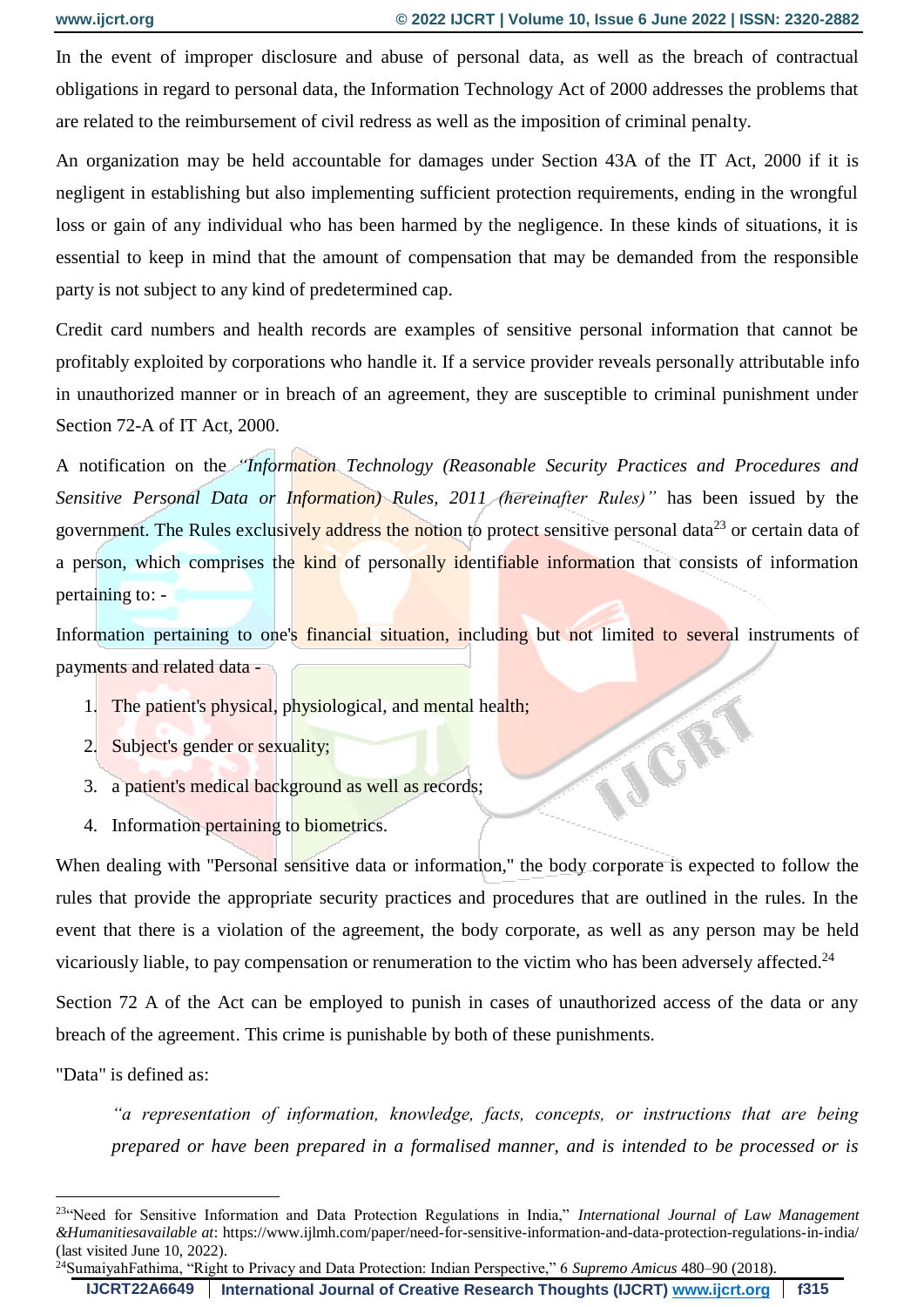*being processed or has been processed in a computer system or computer network, and may be in any form (including computer printouts, magnetic or optical storage media, punched cards, punched tapes), or stored internally in the memory of a computer system or computer network". 25*

The IT Act includes definitions for the phrases "breach of confidentiality" and "invasion of privacy".<sup>26</sup> The phrase *"whoever, intentionally or knowingly captures, publishes, or transmits the image of a private area of any person without his or her consent, under circumstances violating the privacy of that person"* is a very eloquent explanation of what constitutes a violation of privacy, and it is found in Section 66-E of the code.

The permission of the individuals who are the subject of the investigation is required under Sections 66E, 72, and 72A, but only within certain parameters<sup>27</sup>. This is because it is questionable whether or not the provisions could provide an adequate degree of protection for the individuals' personal information. In point of fact, the scope of these parts is limited to the activities and inactions of those individuals who have been given authority in accordance with the  $Act^{28}$ . Monitoring of privacy violations, confidentiality violations, and information disclosures in violation of valid contracts are all included in these areas. The Act gives public and private bodies the authority to conduct their business in a manner that violates the confidentiality and privacy of individuals.

### **III. CONTEXT & CONCERNS**

SC in 2017 ruled that the effective need of a data protection legislation in its decision in 2017 in *Puttaswamy*. The European Union passed a regulation known as the "General Data Protection Regulation (GDPR)" in 2018, which imposed various restrictions on companies regarding the use and management of individuals' personal data. On the heels of multiple high-profile data breaches by Indian commercial organizations, a committee was formed in 2018 to address this loophole in the country's legislation. The report and proposal for the PDP Bill, 2018 were sent to the Meityby the committee. "The Personal Data Protection Bill, 2019", which is a spin-off version of this bill, was just approved by the Lok Sabha.

PDP Bill was introduced in Lok Sabha in 2019. The "General Data Protection Regulation (GDPR)" served as inspiration for the proposed "Personal Data Protection Bill (PDP Bill)", which was intended to bring about a thorough reform of the present data protection framework in India, which is currently controlled by the Information Technology Act, 2000 and the laws thereunder.<sup>29</sup>

The bill provides a mandate for how information pertaining to persons must be handled and stored, and it also outlines the rights of individuals in relation to the information they provide about themselves. In order

<u>.</u>

<sup>25</sup>Section 2(1)(o), IT Act, 2000

<sup>26</sup>*Ibid.*

<sup>27</sup>Dhiraj R. Duraiswami, "Privacy and Data Protection in India," 6 *Journal of Law & Cyber Warfare* 166–86 (2017). <sup>28</sup>*Ibid.*

<sup>&</sup>lt;sup>29</sup>Devika Sharma, "Personal Data Protection Bill, 2019 –Examined through the Prism of Fundamental Right to Privacy – A Critical Study" *SCC Blog*, 2020*available at*:

https://www.scconline.com/blog/post/2020/05/22/personal-data-protection-bill-2019-examined-through-the-prism-offundamental-right-to-privacy-a-critical-study/ (last visited June 11, 2022).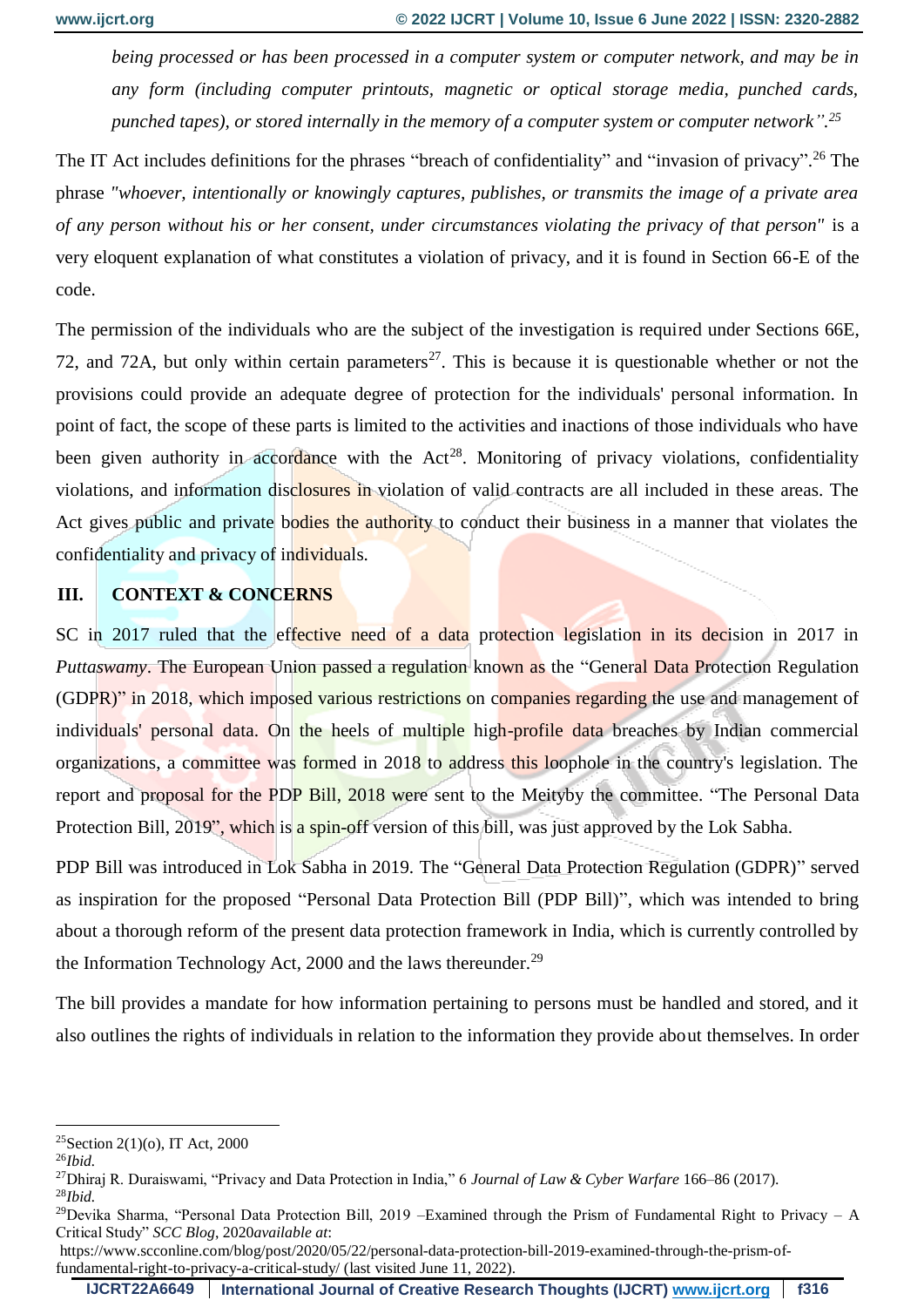1

for this legislation to be enforced, it is intended that an autonomous organization, the Data Protection Authority (DPA), would be established in India.<sup>30</sup>

"Personal Data Protection Bill, 2019" is the latest in a long series of privacy laws in India<sup>31</sup>. This line of privacy law has been influenced by both global events and the personal constitutional law of the country. Although the right to privacy is not explicitly stated in the Indian constitution, Indian courts have held that the right to life guaranteed by Article 21 includes the right to privacy. A preventative framework for regulating how corporations collect and utilize personal data is the goal of the law, rather than safeguarding informational privacy as a consequence of the damage caused by the breach of such privacy<sup>32</sup>. This is in contrast to existing legislation, which protects informational privacy with a purpose to the resultant harm. In doing so, it places a primary emphasis on generally regulating behaviours that are associated with the use of data $33$ .

In the event that specific nexus conditions are satisfied, the "Personal Data Protection Bill" would apply extraterritorially to enterprises that are not based in India. Additionally, the bill will impose significant financial penalties on firms that do not comply with its mandates.

This will not be restricted to simply businesses involved in e-commerce, social media, or information technology but will also encompass traditional stores, firms involved in real estate, medical facilities, and pharmaceutical enterprises.<sup>34</sup> However, there will be certain exceptions, such as for tiny organisations, which includes small merchants' firms who gather information manually and fulfil other standards that will be stipulated by the Data Protection Authority. These small entities will be considered an exemption.<sup>35</sup>

As a result of the fact that many worldwide commercial and telecommunications businesses are already subject to privacy and confidentiality criteria imposed by their sectoral authorities, many corporations already adhere to some of the policies and processes that are required by the law.<sup>36</sup> On the other hand, these regulations would be brand new for every other kind of company, and they would be required to comply with them.

The Supreme Court's ruling in the *Puttaswamy* case seems to contradict key aspects of the Bill, and those sections don't appear to make sense in the context of the rest of the legislation.<sup>37</sup> As long as it fulfils the globally recognised standards of necessity and proportionality, the draught Bill created by the Expert

<sup>30</sup>Dr G. Mallikarjun and B. Md Irfan, "Right To Privacy In India: The Technical And Legal Framework," 6 *Journal of Positive School Psychology* 5785–90 (2022).

<sup>&</sup>lt;sup>31</sup>"Right to Privacy and Data Protection in India," International Journal of Law Management & Humanitiesavailable at: https://www.ijlmh.com/paper/right-to-privacy-and-data-protection-in-india/ (last visited June 10, 2022).

<sup>&</sup>lt;sup>32</sup>Sheshadri Chatterjee, "Is data privacy a fundamental right in India?: An analysis and recommendations from policy and legal perspective," 61 *International Journal of Law and Management* 170–90 (2019).

<sup>&</sup>lt;sup>33</sup>Yash More and Shailendra Shukla, "Analysing the Impact of the Personal Data Protection Bill, 2019 on the Fundamental Right to Privacy," 6 *Indian Journal of Law & Public Policy* 42–58 (2019).

<sup>34</sup>Umang Joshi, "Online Privacy and Data Protection in India: A Legal Perspective," 7 *NUALS Law Journal* 95–111 (2013).

<sup>&</sup>lt;sup>35</sup>Aman Pandey and Hema Chaudhary, "The Exigency to Address the Personal Data Issues: The Personal Data Protection Bill, 2019," 2 *Jus Corpus Law Journal* 533–9 (2021).

<sup>&</sup>lt;sup>36</sup>Yash More and Shailendra Shukla, "Analysing the Impact of the Personal Data Protection Bill, 2019 on the Fundamental Right to Privacy," 6 *Indian Journal of Law & Public Policy* 42–58 (2019).

<sup>&</sup>lt;sup>37</sup>Neelam Rai, "Right to Privacy and Data Protection in the Digital Age - Preservation, Control and Implementation of Laws in India Part III: Special Issue on Law as an Instrument of Social Transformation: Environment, Technology and Social Change," 11 *Indian Journal of Law and Justice* 115–30 (2020).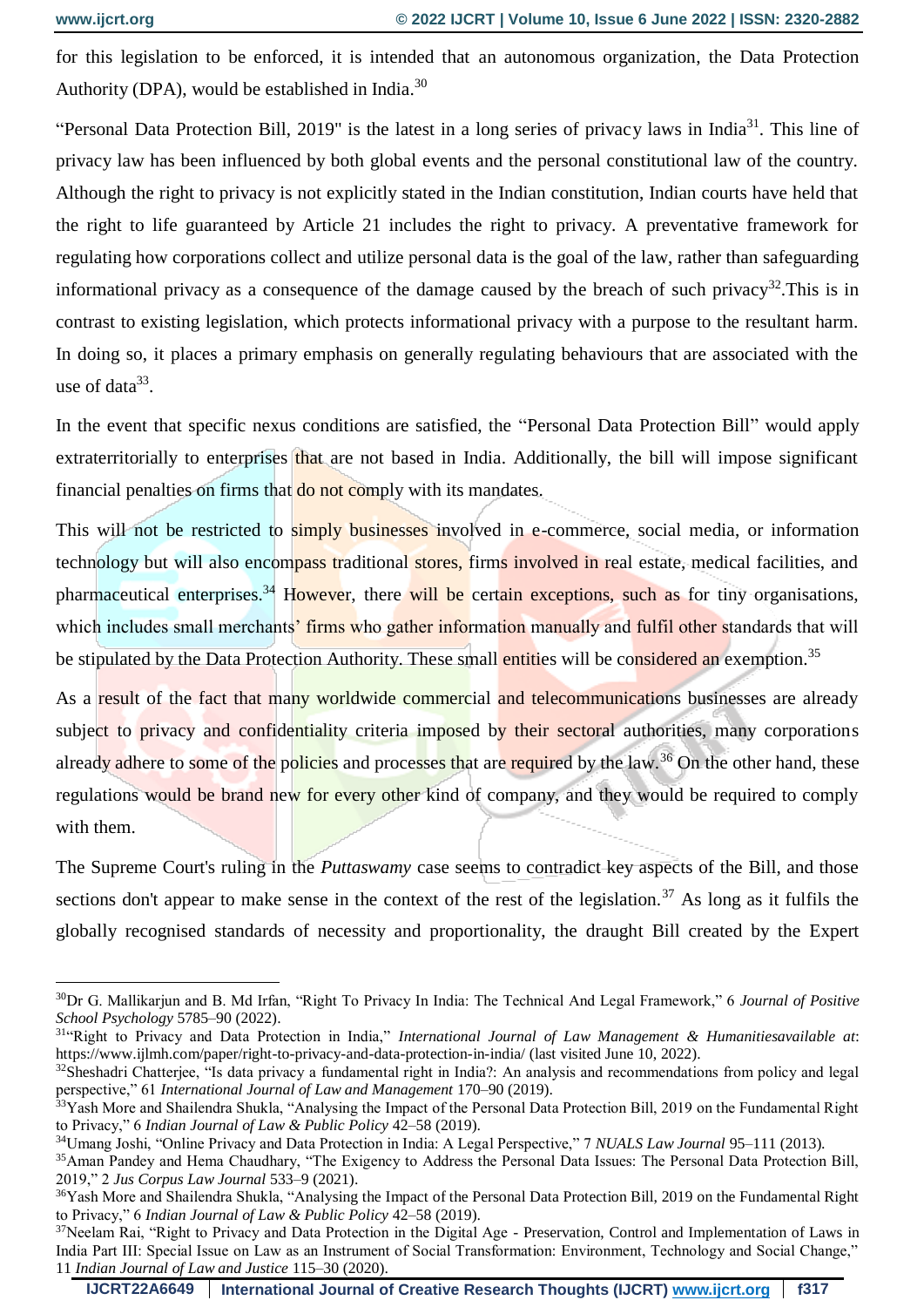1

Committee enabled exemptions to be made in the name of national security provided an equivalent was authorised by a legislation adopted by Parliament. While, according to Section 35 of the PDP Bill, the Central Government may authorise any agency to handle personal data with a simple executive order, which then gives that agency the ability to undertake surveillance without any obvious protections. When such exclusions should be granted exclusively via legislation, as the Expert Committee<sup>38</sup> advised, the amendment as mentioned appears like an effort to diminish the private rights of people<sup>3940</sup>.

When we take a look at the GDPR, which forms the backbone of the PDP Bill, we often notice that the GDPR provides member states of the European Union (EU) with escape provisions that are very similar to those in the PDP Bill. However, they are subject to stringent regulations as a result of other EU rules. In the absence of comparable protections, India's Bill might provide the Central Government of India with the ability to access individual data in violation of the laws that are now in effect in India.<sup>41</sup>

A component of the privacy right is the protection of one's personal information. In this era of information, the threats to individuals' ability to maintain their privacy might come not just from government as well as nongovernmental organisation such as businesses. The establishment of such a system calls for a delicate and nuanced balancing act between the legitimate interests of the state and the individual concerns of its citizens.<sup>42</sup>

Even though there are some exceptions for things like national security, defence, public security, and so on, the GDPR of the European Union is an all-encompassing mechanism of data protection that can be employed to the processing of personally attributable data in any way, shape, or form, and to processing transactions carried out from both the government as well as private organisations. In a same vein, it continues to acknowledge and put into practice the fundamental data protection principles that are outlined in the OECD Guidelines<sup>43</sup>. The GDPR takes a freedoms and liberties approach to the safeguarding personally attributable data and puts the individual at the center of the legal system. As a direct result of this, it imposes stringent controls towards handling of personally identifiable data both at the time of the data collection and after it has been obtained. Data on *"racial or ethnic origin, political views and religious or philosophical ideas, trade union membership and data on health and sex life"*are all illustrations that is forbidden from being collected, with a few limited exceptions. Therefore, in order for processing to be lawful<sup>44</sup>, various principles have to be complied with.

<sup>38</sup>Committee of Experts, *WHITE PAPER OF THE COMMITTEE OF EXPERTS ON A DATA PROTECTION FRAMEWORK FOR INDIA* (Government of India).

<sup>&</sup>lt;sup>39</sup>Aman Pandey and Hema Chaudhary, "The Exigency to Address the Personal Data Issues: The Personal Data Protection Bill, 2019," 2 *Jus Corpus Law Journal* 533–9 (2021).

<sup>40</sup>Committee of Experts, *WHITE PAPER OF THE COMMITTEE OF EXPERTS ON A DATA PROTECTION FRAMEWORK FOR INDIA* (Government of India).

<sup>41</sup>ShubhanshiPhogat, *The Curious Case of Right to Privacy in India* (Social Science Research Network, Rochester, NY, 28 October 2021).

<sup>42</sup>HaardikRathore, "An Analysis of Personal Data Protection Bill, 2019"*available at*: https://legalbots.in/blog/an-analysis-ofpersonal-data-protection-bill-2019 (last visited June 11, 2022).

<sup>43</sup>OECD Guidelines on the Protection of Privacy and Transborder Flows of Personal Data - OECD,*available at*: https://www.oecd.org/sti/ieconomy/oecdguidelinesontheprotectionofprivacyandtransborderflowsofpersonaldata.htm (last visited June 12, 2022).

<sup>44</sup>S. G. Abhilasha, "A Detailed Legislative Comment Exploring the Broad Contours and Nuances of the Personal Data Protection Bill 2019," 24 *Supremo Amicus* [253]-[259] (2021).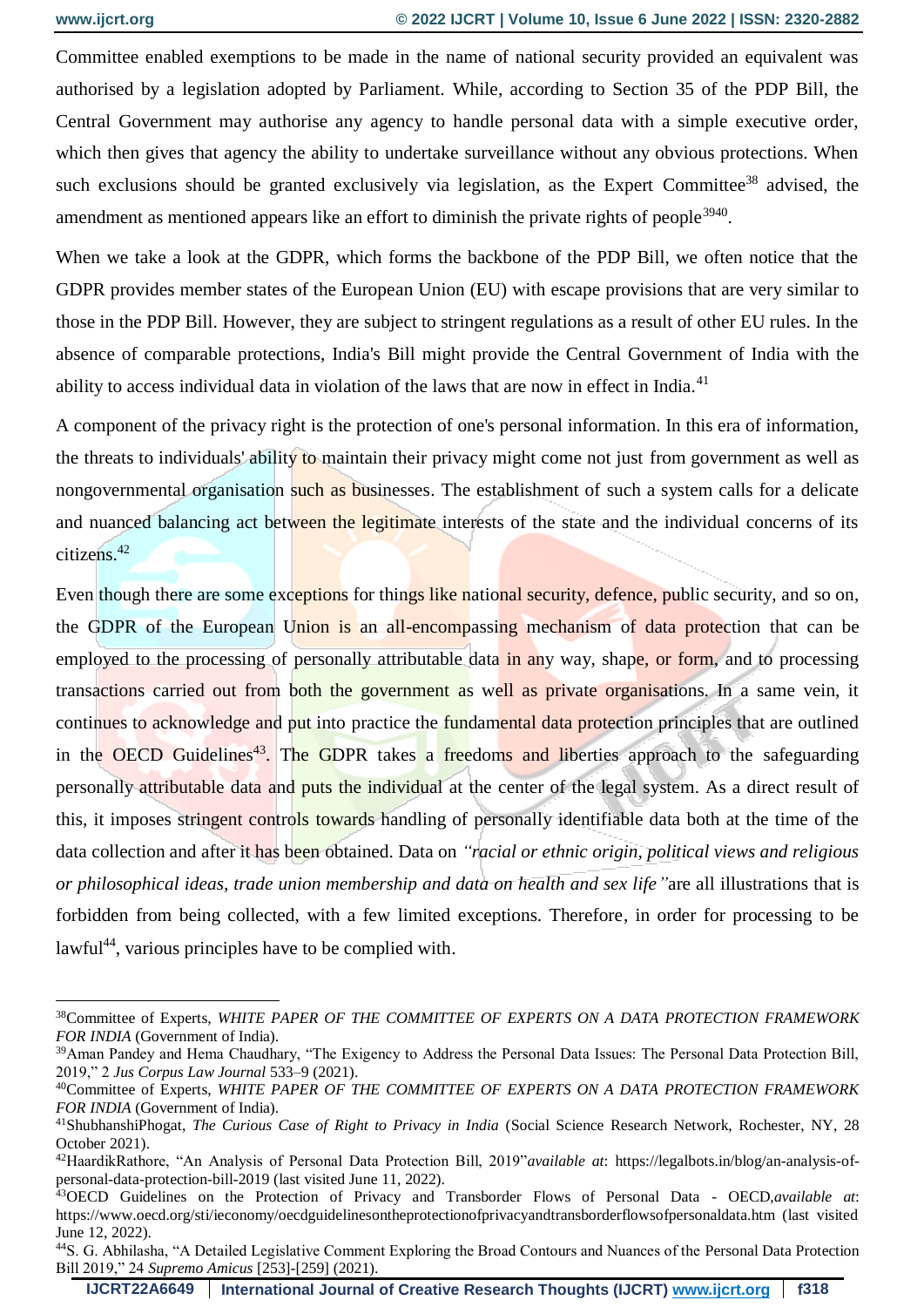<u>.</u>

The passage of the Personal Data Protection Bill, 2019, in India would have significant repercussions for both the country's economy and its government.<sup>45</sup>

The bill lays forth a number of requirements that must be met by the most successful businesses as well as by the most successful multinational technology corporations who want to do business in Indian Territory. To start, it would be mandatory for digital companies to first get the users' consent before collecting any of their data<sup>46</sup>. Additionally, it proclaims that people who contribute data are, in effect, the proprietors of their own data. Users may manage the data they create online and request that companies erase it, much as European internet users can exercise a right to be forgotten and have proof of their online existence deleted. This has significant ramifications.

#### **CONCLUSION & SUGGESTIONS**

An extraordinary need to bring India's data protection regulations up to date with worldwide efforts that have been tried and are already in place has arisen as a result of the dynamic and ever-expanding situation in the country, which is full of problems, rising foreign investments, and economic development in the ever-expanding digital age.Recent efforts by the sector, the public, and the government have helped to make up for the absence of comprehensive law, which, although still a cause for worry, has been offset.

The Constitution does guarantee privacy rights, but how that privilege and liberty is used and expanded is completely up to the discretion of the courts. If someone is determined to get information out into the public domain in today's linked world, it is very difficult to stop them from doing so without resorting to very oppressive means. This is because of the nature of the internet. There is some discourse of data protection and privacy in the IT Amendment Act of 2008, but it is not a full treatment of the subject.<sup>47</sup> The Information Technology Act needs to include provisions for the establishment of a specific parameters pertaining to the techniques and end goal of assimilating personal data and rights to privacy.

The PDP Bill is a positive start toward the establishment of a data protection system; nonetheless, it is riddled with several elements that water down the fundamental right of privacy.<sup>48</sup>This privilege is also greatly undermined by the bill, and the capacity of the state to monitor citizens is expanded without any corresponding increase in checks and balances.<sup>49</sup> Academics and activists have the most significant reservations about the bill's provisions that exclude the government from certain requirements. According to Section 35 of the Bill, the any state organization can be exempted by discretion of Union Government. This power is given to the Central Government. Even while some government entities are exempt from certain requirements, certain duties, such as the adoption of security precautions and the processing of

<sup>45</sup>Yash More and Shailendra Shukla, "Analysing the Impact of the Personal Data Protection Bill, 2019 on the Fundamental Right to Privacy," 6 *Indian Journal of Law & Public Policy* 42–58 (2019). <sup>46</sup>*Ibid.*

<sup>47</sup>Shiv Shankar Singh, "PRIVACY AND DATA PROTECTION IN INDIA: A CRITICAL ASSESSMENT," 53 *Journal of the Indian Law Institute* 663–77 (2011).

 $48$ Devika Sharma, "Personal Data Protection Bill, 2019 –Examined through the Prism of Fundamental Right to Privacy – A Critical Study" *SCC Blog*, 2020*available at*:

https://www.scconline.com/blog/post/2020/05/22/personal-data-protection-bill-2019-examined-through-the-prism-offundamental-right-to-privacy-a-critical-study/ (last visited June 11, 2022).

<sup>49</sup>S. G. Abhilasha, "A Detailed Legislative Comment Exploring the Broad Contours and Nuances of the Personal Data Protection Bill 2019," 24 *Supremo Amicus* [253]-[259] (2021).